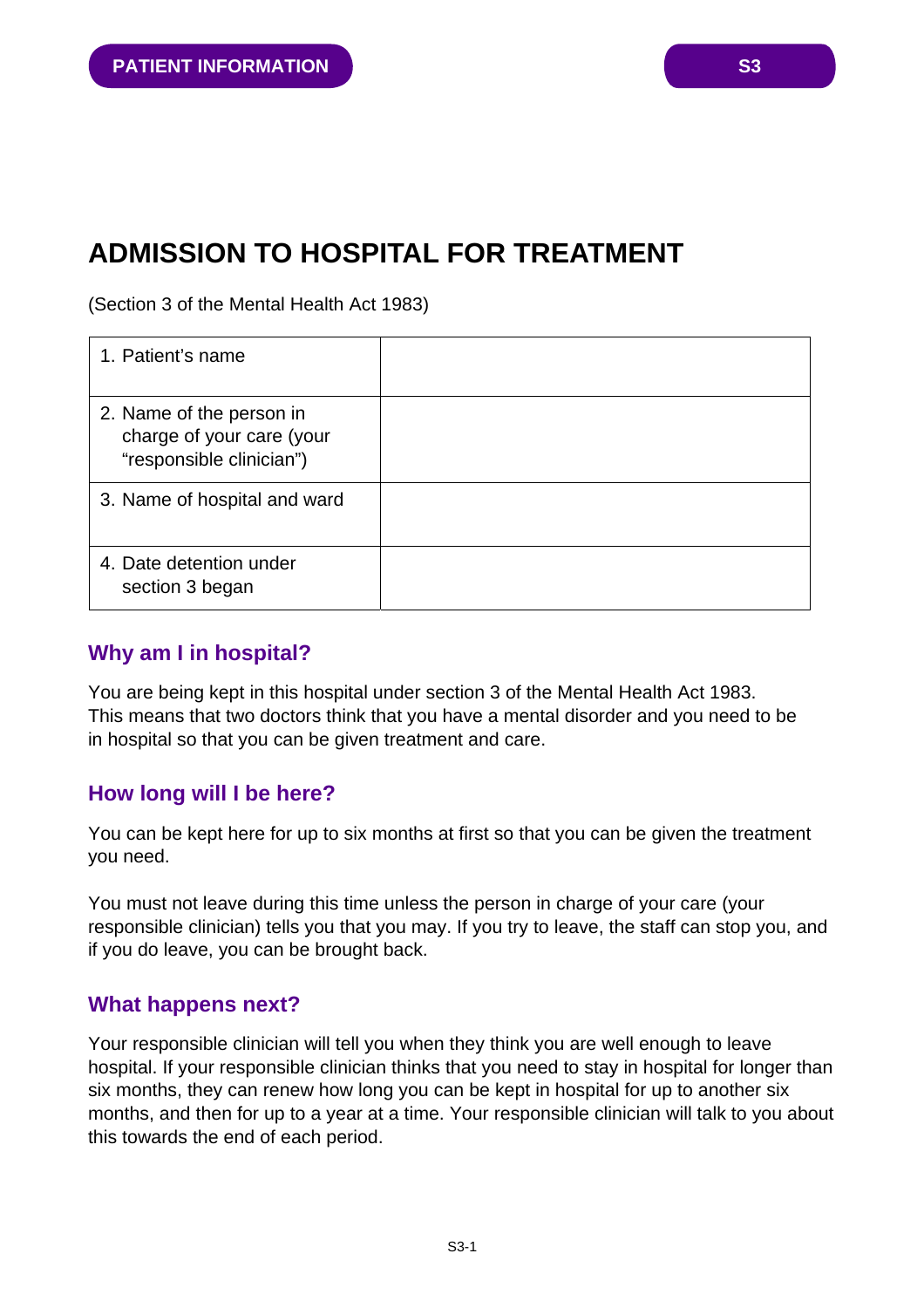## **What treatment will I be given?**

Your responsible clinician and other members of staff will talk to you about any treatment they think you need. In most cases you will have to accept their advice.

After three months, there are special rules about any medicine or drugs you are being given for your mental disorder. If you do not want the medicine or drugs, or are too ill to say whether you want them, a doctor who is not from this hospital will visit you. This independent doctor will talk to you and to staff at the hospital who know you. The independent doctor will decide what medicine and drugs you can be given. Unless it is an emergency, these are the only medicine and drugs you can be given without your agreement.

This independent doctor is called a SOAD (Second Opinion Appointed Doctor) and is appointed by an independent Commission which monitors how the Mental Health Act is used.

There are different rules for some special treatments, like electro-convulsive therapy (ECT). If the staff think you need one of these special treatments, the rules will be explained to you and you will be given another leaflet.

## **Can I appeal?**

Yes, you can appeal against a decision to keep you in hospital under section 3.

To do this, you can ask the Hospital Managers to let you leave. You can do this at any time. The Hospital Managers are a special committee of people set up within the hospital to decide whether people should be kept in hospital. They may want to talk to you before deciding whether to let you leave.

You can write to the Hospital Managers at:

Or you can ask a member of staff to help you contact the Hospital Managers.

Your nearest relative can also write to the Hospital Managers to say that they want you to be allowed to leave hospital. This leaflet explains further down who your nearest relative is. If your nearest relative does this, the Hospital Managers must let you leave within 72 hours unless your responsible clinician tells them you might be a danger to yourself or other people if you are allowed to leave. If this happens, it will be another six months before your nearest relative will be able to tell the Hospital Managers again that they want you to leave, if you are still being kept in hospital then.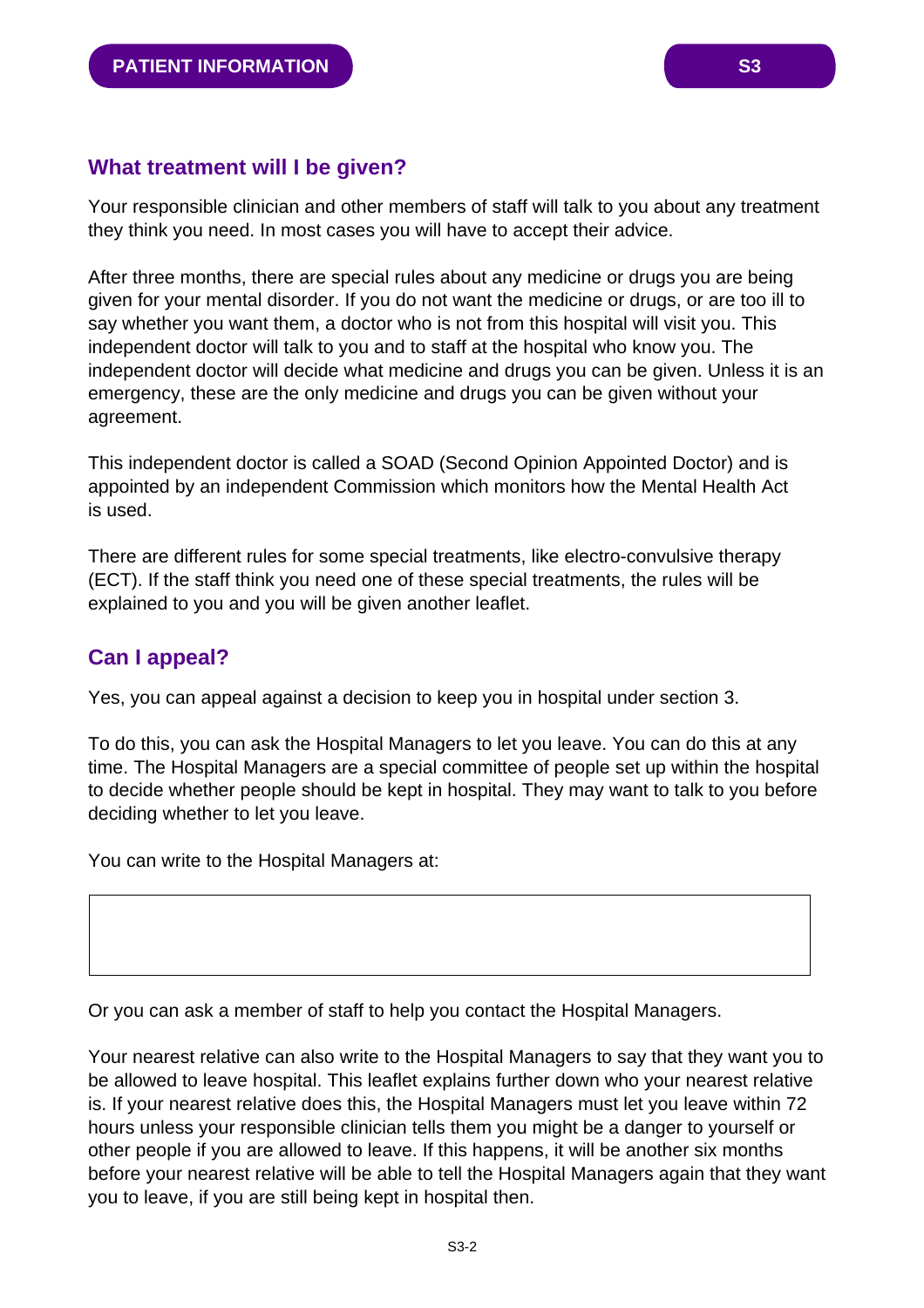You can also ask a Tribunal to say you should no longer be kept in hospital.

### **What is a Tribunal and what happens?**

The Tribunal is an independent panel which can decide whether you should be allowed to leave the hospital. It will hold a meeting with you and with staff from the hospital who know you. This meeting is called a "hearing". You can ask someone else to come to the hearing to help you, if you want. Before the hearing, the members of the Tribunal will read reports from the hospital about you and your care. One of the members of the Tribunal will also come to talk to you.

## **When can I apply to the Tribunal?**

You can apply to the Tribunal once at any time in the first six months you are kept in hospital under section 3. You may then apply once at any time during the second six months, and then once during every year that you are kept in hospital after that.

If your nearest relative told the Hospital Managers that they wanted you to be allowed to leave hospital, but your responsible clinician said you were not allowed to leave, your nearest relative can also apply to the Tribunal. Your nearest relative must do this within 28 days of being told that your responsible clinician did not think you should be allowed to leave hospital.

If you want to apply to the Tribunal you can write to:

The Tribunals Service PO BOX 8793 5th Floor Leicester LE1 8BN Tel. 0845 2232022

You can ask a solicitor to write to the Tribunal for you and help you at the hearing. The hospital and the Law Society have a list of solicitors who specialise in this. You will not have to pay for help from a solicitor with this. It is free of charge under the Legal Aid scheme.

### **Help from an independent mental health advocate**

You are entitled to help from an independent mental health advocate if you want it. These advocates are independent of people involved in your care. They can help you get information about your care and treatment, why you are being kept in hospital, what it means and what your rights are. They can come to see you and help you understand what you are told by people involved in your care and treatment. If you want, they can help you talk to these people or they can talk to them for you. They can also help you with the Tribunal.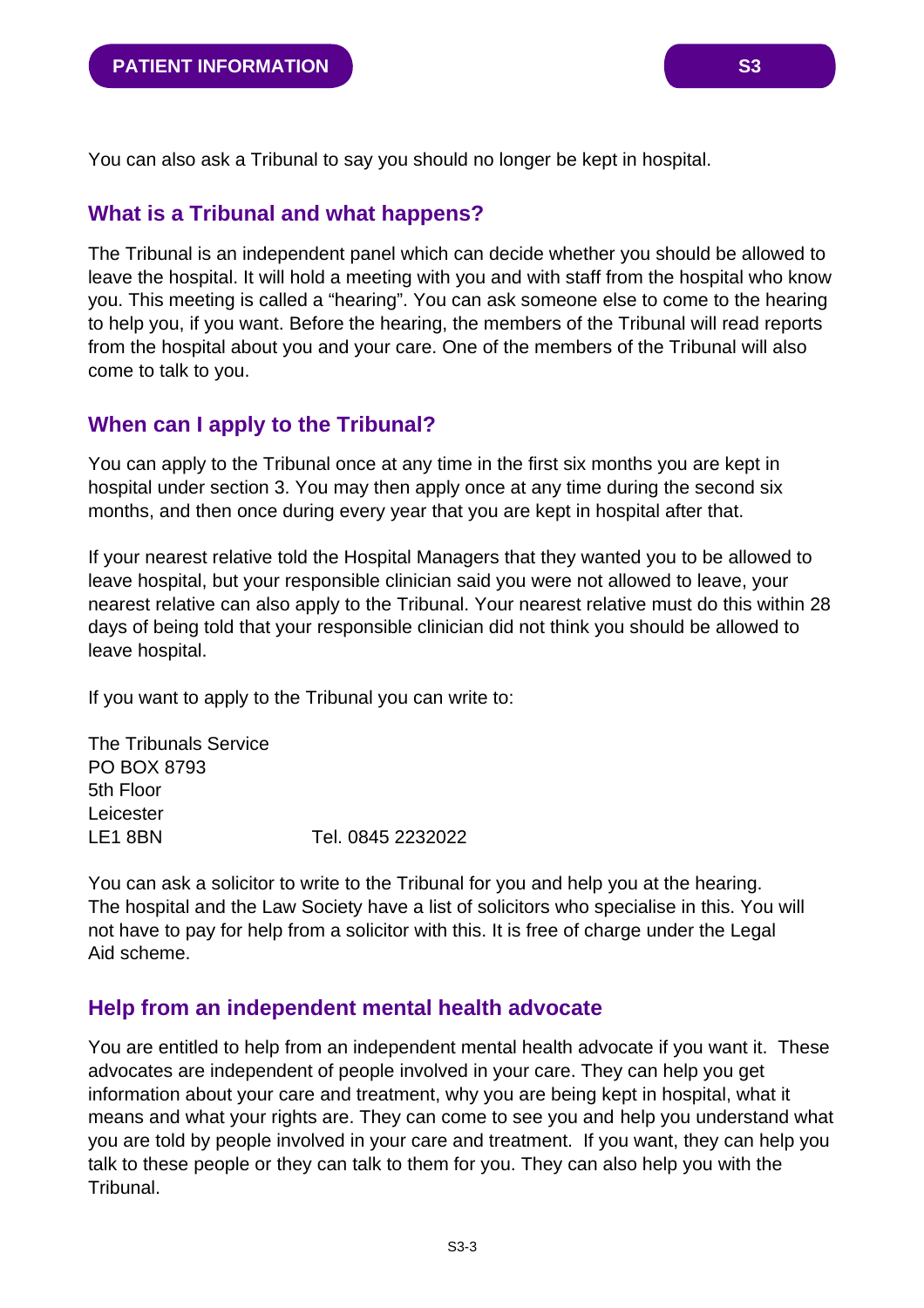You can contact the independent mental health advocacy service yourself. There should be a telephone where you can contact the advocacy service and talk to them in private. You can ask a member of staff where this telephone is.

The telephone number for the advocacy service is:

If you do not want to contact the advocacy service yourself, you can ask a member of staff to contact the advocacy service for you. You can also ask your nearest relative to contact the advocacy service for you.

#### **Letting your nearest relative know**

A copy of this leaflet will be given to the person the Mental Health Act says is your nearest relative.

There is a list of people in the Mental Health Act who are treated as your relatives. Normally, the person who comes highest in that list is your nearest relative. The hospital staff can give you a leaflet which explains this and what rights your nearest relative has in connection with your care and treatment.

In your case, we have been told that your nearest relative is:

If you do not want this person to receive a copy of the leaflet, please tell your nurse or another member of staff.

#### **Changing your nearest relative**

If you do not think this person is suitable to be your nearest relative, you can apply to the County Court for someone else to be treated as your nearest relative instead. The hospital staff can give you a leaflet that explains this.

## **Your letters**

All letters sent to you while you are in hospital will be given to you. You can send letters to anyone except someone who has said they do not want to get letters from you. Letters to these people can be stopped by the hospital staff.